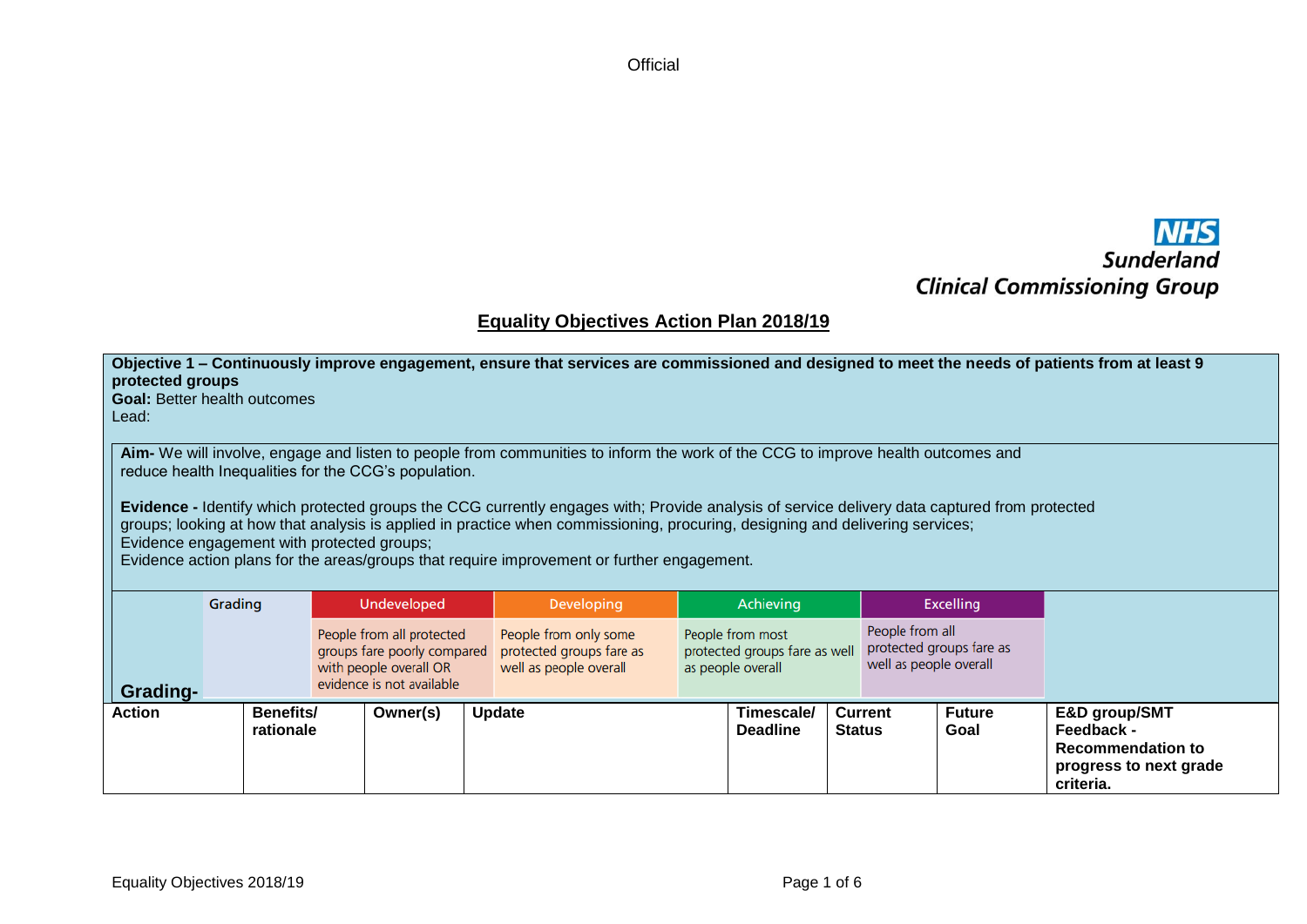|                                                                                                                                                                                                               |                                                                                                                                                                                  |  |  | Official |            |                  |                  |                                                                                                                                                                             |  |  |
|---------------------------------------------------------------------------------------------------------------------------------------------------------------------------------------------------------------|----------------------------------------------------------------------------------------------------------------------------------------------------------------------------------|--|--|----------|------------|------------------|------------------|-----------------------------------------------------------------------------------------------------------------------------------------------------------------------------|--|--|
| Seek patient<br>views from<br>people for all 9<br>protected<br>characteristics<br>groups                                                                                                                      | A diverse<br>range of<br>patient views<br>and ideas for<br>improvements<br>can be<br>collated which<br>is.<br>representative<br>of the<br>population<br>Sunderland<br>CCG serve. |  |  |          | <b>TBC</b> | <b>Achieving</b> | <b>Excelling</b> | Feedback from group in May<br>- Add in the 'how'<br>-what difference has it<br>made/outcomes<br>- List the protected groups<br>engaged with<br>-Look at local demographics  |  |  |
| Work with local<br>stakeholders to<br>address issues<br>and make<br>improvements                                                                                                                              | Share<br>knowledge/<br>data/<br>best practice                                                                                                                                    |  |  |          | <b>TBC</b> | <b>Achieving</b> | <b>Excelling</b> | -Focus on<br>inclusion/togetherness<br>-Understand targeted<br>engagement is useful but<br>the overall goal is to try and<br>include 'everyone' when<br>improving services. |  |  |
| Ensure people<br>with all 9<br>protected<br>characteristics<br>are included in all<br>relevant<br>Communications<br>and Engagement<br>strategy/plans.                                                         | Ensure<br>engagement of<br>hard to reach<br>groups is<br>monitored and<br>integrated into<br>communicatio<br>ns<br>plans/strategy                                                |  |  |          | <b>TBC</b> | <b>Achieving</b> | <b>Excelling</b> |                                                                                                                                                                             |  |  |
| Objective 2 – Ensure processes are in place to provide information in a variety of communication methods to meet the needs of patients, in particular those<br>with a disability, impairment or sensory loss. |                                                                                                                                                                                  |  |  |          |            |                  |                  |                                                                                                                                                                             |  |  |

Aim- To ensure patient experience is used to inform and develop the way that the CCG communicates with all stakeholders in particular groups/ individuals who have spe communication requirements.

Actions- Provide analysis of accessibility of resources from protected groups; Evidence engagement with the protected groups; Provide specific examples/links/documer up narrative and show where information has been improved in line with accessible information requirements.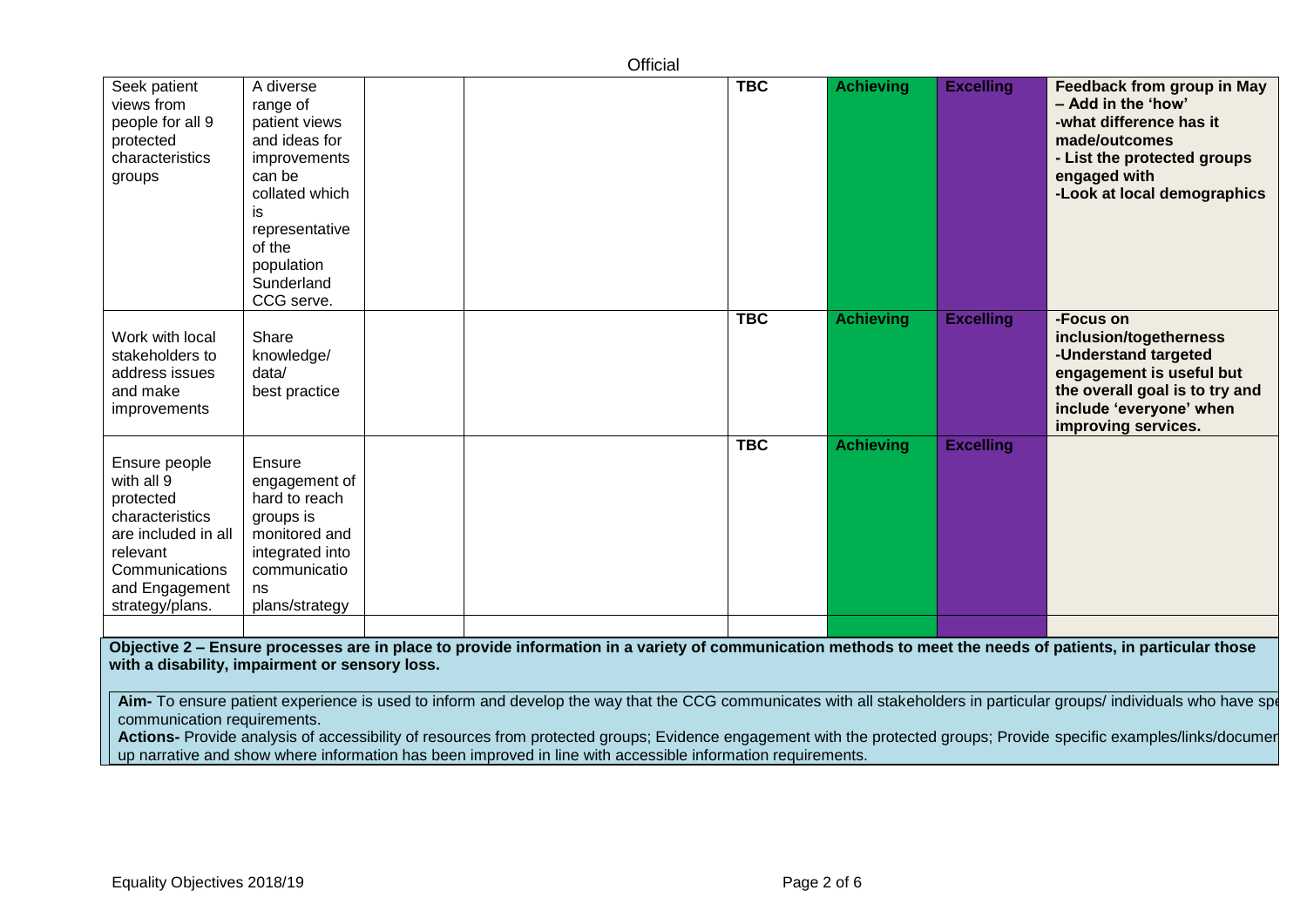## **Official**

|                                                                                                                                                                                                                                                                                   | Grading<br>Undeveloped<br>People from all protected<br>groups fare poorly compared<br>with people overall OR<br>evidence is not available |  |         |                                                                             | <b>Developing</b>                                                      | Achieving                     |                                                                       | <b>Excelling</b>   |                                          |                                                                                                                                                                 |  |  |
|-----------------------------------------------------------------------------------------------------------------------------------------------------------------------------------------------------------------------------------------------------------------------------------|-------------------------------------------------------------------------------------------------------------------------------------------|--|---------|-----------------------------------------------------------------------------|------------------------------------------------------------------------|-------------------------------|-----------------------------------------------------------------------|--------------------|------------------------------------------|-----------------------------------------------------------------------------------------------------------------------------------------------------------------|--|--|
| Grading-                                                                                                                                                                                                                                                                          |                                                                                                                                           |  |         | People from only some<br>protected groups fare as<br>well as people overall | People from most<br>protected groups fare as well<br>as people overall |                               | People from all<br>protected groups fare as<br>well as people overall |                    |                                          |                                                                                                                                                                 |  |  |
| Lead:                                                                                                                                                                                                                                                                             |                                                                                                                                           |  |         |                                                                             |                                                                        |                               |                                                                       |                    |                                          |                                                                                                                                                                 |  |  |
| <b>Benefits/rationale</b><br><b>Action</b>                                                                                                                                                                                                                                        |                                                                                                                                           |  |         |                                                                             |                                                                        |                               |                                                                       |                    |                                          |                                                                                                                                                                 |  |  |
| <b>Action</b>                                                                                                                                                                                                                                                                     | <b>Benefits/ratio</b><br>nale                                                                                                             |  | Lead(s) | <b>Update</b>                                                               |                                                                        | Timescale/<br><b>Deadline</b> | <b>Current</b><br><b>Status</b>                                       | <b>Future Goal</b> | E&D group/SMT<br>Feedback -<br>criteria. | <b>Recommendation to</b><br>progress to next grade                                                                                                              |  |  |
| Seek views from<br>patients on<br>current<br>communication<br>methods/docume<br>nts and obtain<br>feedback for<br>areas for<br>improvement                                                                                                                                        | Ensure<br>processes are<br>in place for<br>current<br>communicatio<br>n documents<br>to be<br>accessible for<br>all.                      |  |         |                                                                             |                                                                        | <b>December</b><br>2019       | <b>Achieving</b>                                                      | <b>Excelling</b>   |                                          | -Documentation should be<br>simple but not demeaning<br>-use everyday language<br>- 'you said - we did'<br>-provide page summaries for<br>policies/reports etc. |  |  |
| Implement at<br>least one new<br>way of working in<br>relation to the<br>Accessible<br>Information<br>Standard.                                                                                                                                                                   | Improve<br>customer<br>experience<br>and<br>accessibility of<br>information.                                                              |  |         |                                                                             |                                                                        | <b>December</b><br>2019       | <b>Achieving</b>                                                      | <b>Excelling</b>   |                                          | - Provide specific examples                                                                                                                                     |  |  |
| Objective 3 – Continuously monitor and review staff satisfaction to ensure they are engaged, supported and have the tools to carry out their roles<br>effectively.<br>Lead:<br>Aim- To maintain and retain a well-supported, diverse, empowered, motivated and engaged workforce. |                                                                                                                                           |  |         |                                                                             |                                                                        |                               |                                                                       |                    |                                          |                                                                                                                                                                 |  |  |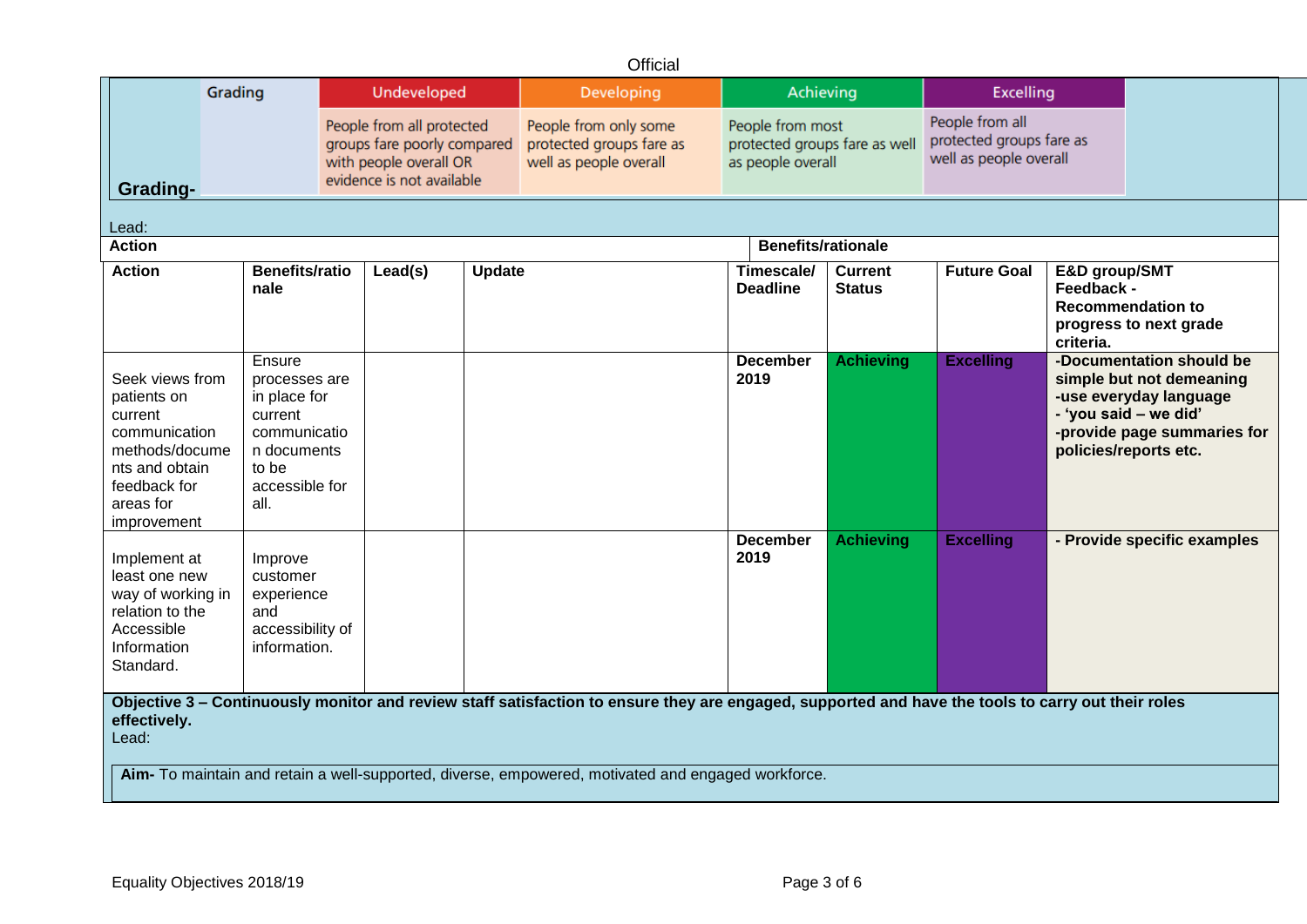## **Official**

**Evidence-** Capture staff profiles for the workforce; Monitor staff experiences, record data from the whole workforce that can be used to compare staff from specific groups against staff overall. For all protected groups assess and grade how well the workforce is representative, taking into account the fairness of recruitment and selection processes. If needs be, choose specific types of people within each protected group, where key lessons can be learnt and applied. Suggested sources of data include- Health & Social Care Information Centre Workforce Statistics ;NHS Staff Survey; local workforce data and surveys; staff profiles And local demographic data of the working age population.

| Grading                                                                                                                                       |                                                                        | <b>Undeveloped</b>                                                                                                                                                                |         |  | <b>Developing</b>                                                                                                                                       | Achieving                                                                                                                                        |                               |               | <b>Excelling</b> |                                                                                                                                                 |  |
|-----------------------------------------------------------------------------------------------------------------------------------------------|------------------------------------------------------------------------|-----------------------------------------------------------------------------------------------------------------------------------------------------------------------------------|---------|--|---------------------------------------------------------------------------------------------------------------------------------------------------------|--------------------------------------------------------------------------------------------------------------------------------------------------|-------------------------------|---------------|------------------|-------------------------------------------------------------------------------------------------------------------------------------------------|--|
| Grading-                                                                                                                                      |                                                                        | Staff members from all<br>protected groups fare poorly<br>compared with their numbers<br>in the local population and/<br>or the overall workforce OR<br>evidence is not available |         |  | Staff members from only<br>some protected groups fare<br>well compared with their<br>numbers in the local<br>population and/or the<br>overall workforce | Staff members from most<br>protected groups fare well<br>compared with their numbers<br>in the local population and/<br>or the overall workforce |                               |               |                  | Staff members from all<br>protected groups fare well<br>compared with their numbers<br>in the local population and/<br>or the overall workforce |  |
| <b>Action</b>                                                                                                                                 | <b>Benefits/ratio</b><br>nale                                          |                                                                                                                                                                                   | Lead(s) |  | <b>Update</b>                                                                                                                                           |                                                                                                                                                  | Timescale/<br><b>Deadline</b> | <b>Status</b> | <b>Current</b>   | <b>Future Goal</b>                                                                                                                              |  |
| Undertake a staff<br>survey with a<br>minimum of 80%<br>response rate<br>from staff who<br>are not on long<br>term sick or<br>maternity leave | To engage<br>staff and gain<br>feedback on<br>areas for<br>improvement |                                                                                                                                                                                   |         |  |                                                                                                                                                         |                                                                                                                                                  | <b>December</b><br>2018       |               | <b>Achieving</b> | <b>Excelling</b>                                                                                                                                |  |
| Implement at<br>least one new<br>way of working to<br>improve staff<br>experience<br>following staff<br>survey analysis                       | Staff feel<br>engaged, and<br>motivated to<br>provide<br>feedback      |                                                                                                                                                                                   |         |  |                                                                                                                                                         |                                                                                                                                                  | <b>December</b><br>2019       |               | <b>Achieving</b> | <b>Excelling</b>                                                                                                                                |  |
| Ensure objectives<br>and PDP's are<br>set for all<br>members of staff                                                                         | Staff have<br>clarity and<br>focus on the<br>aims of their             |                                                                                                                                                                                   |         |  |                                                                                                                                                         |                                                                                                                                                  | <b>Annually</b>               |               | <b>Achieving</b> | <b>Excelling</b>                                                                                                                                |  |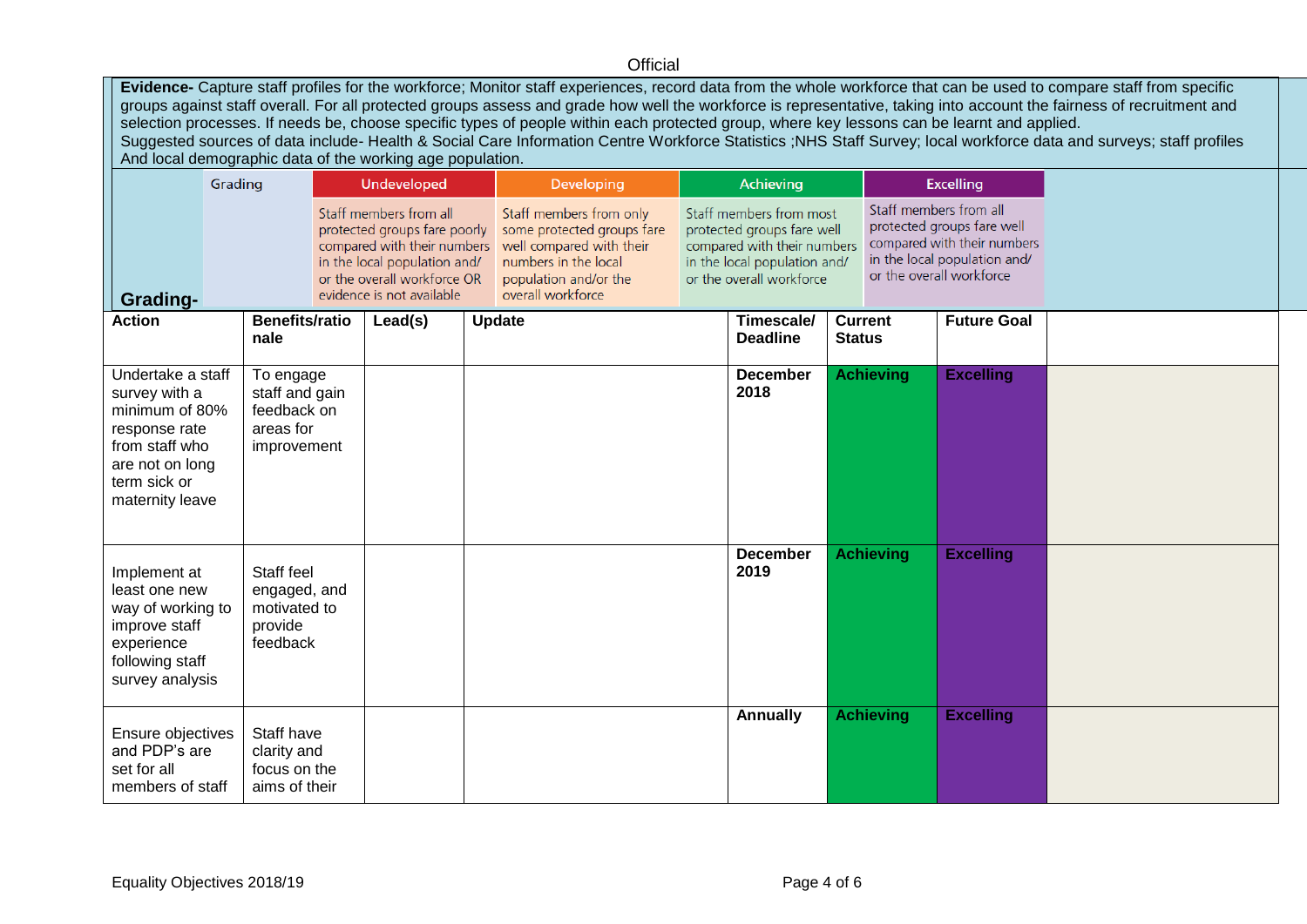|                                                                                                                                                                                        |                                                                  |                                                                                                                                                                      |  |                                                                                                                                                                                                                 | Official                                                                                                                                                                                                                                                                                                                                                                                                                                                                                                                                                                                                                                                                                                                             |  |                               |                                 |                   |                    |  |
|----------------------------------------------------------------------------------------------------------------------------------------------------------------------------------------|------------------------------------------------------------------|----------------------------------------------------------------------------------------------------------------------------------------------------------------------|--|-----------------------------------------------------------------------------------------------------------------------------------------------------------------------------------------------------------------|--------------------------------------------------------------------------------------------------------------------------------------------------------------------------------------------------------------------------------------------------------------------------------------------------------------------------------------------------------------------------------------------------------------------------------------------------------------------------------------------------------------------------------------------------------------------------------------------------------------------------------------------------------------------------------------------------------------------------------------|--|-------------------------------|---------------------------------|-------------------|--------------------|--|
| and reviewed in<br>regular (at least<br>bi monthly) one to<br>one meetings                                                                                                             |                                                                  | role and the<br>opportunity for<br>development                                                                                                                       |  |                                                                                                                                                                                                                 |                                                                                                                                                                                                                                                                                                                                                                                                                                                                                                                                                                                                                                                                                                                                      |  |                               |                                 |                   |                    |  |
| Lead:                                                                                                                                                                                  |                                                                  |                                                                                                                                                                      |  |                                                                                                                                                                                                                 | Objective 4 – Ensure that the CCG Governing Body actively leads and promotes Equality and Diversity throughout the organisation                                                                                                                                                                                                                                                                                                                                                                                                                                                                                                                                                                                                      |  |                               |                                 |                   |                    |  |
| inclusive at all levels.                                                                                                                                                               |                                                                  |                                                                                                                                                                      |  |                                                                                                                                                                                                                 | Aim- Ensure the CCG Governing Body actively leads on Equality and Diversity throughout the organisation and demonstrate that leadership is                                                                                                                                                                                                                                                                                                                                                                                                                                                                                                                                                                                           |  |                               |                                 |                   |                    |  |
| in the past year or, if needs be, a longer period.                                                                                                                                     |                                                                  |                                                                                                                                                                      |  |                                                                                                                                                                                                                 | Evidence - Choose instances when Board members and senior leaders had the opportunity to demonstrate their commitment to equality<br>For the selected instances, assess and grade the extent to which the Board and senior leaders showed a strong and sustained<br>commitment to promoting equality, within and beyond the organisation.<br>Sources of evidence for grading may include: speeches given by Board members and senior leaders to various audiences; reports<br>presented by Board members and senior leaders to various audiences; participation in Board Leadership Programmes for equality; and<br>active promotion of equality-based initiatives for services and the workforce including local mentoring schemes. |  |                               |                                 |                   |                    |  |
|                                                                                                                                                                                        | Grading                                                          |                                                                                                                                                                      |  | Undeveloped                                                                                                                                                                                                     | <b>Developing</b>                                                                                                                                                                                                                                                                                                                                                                                                                                                                                                                                                                                                                                                                                                                    |  | Achieving                     |                                 |                   | <b>Excelling</b>   |  |
| <b>Grading-</b>                                                                                                                                                                        | There are no examples of a<br>strong and sustained<br>commitment |                                                                                                                                                                      |  | All of the examples show a<br>Only some of the examples<br>Many of the examples show<br>strong and sustained<br>show a strong and sustained<br>a strong and sustained<br>commitment<br>commitment<br>commitment |                                                                                                                                                                                                                                                                                                                                                                                                                                                                                                                                                                                                                                                                                                                                      |  |                               |                                 |                   |                    |  |
| <b>Action</b>                                                                                                                                                                          |                                                                  | Benefits/ratio<br>nale                                                                                                                                               |  | Lead(s)                                                                                                                                                                                                         | <b>Update</b>                                                                                                                                                                                                                                                                                                                                                                                                                                                                                                                                                                                                                                                                                                                        |  | Timescale/<br><b>Deadline</b> | <b>Current</b><br><b>Status</b> |                   | <b>Future Goal</b> |  |
| <b>Ensure Equality</b><br>Analysis/Equality<br>Impact<br>Assessments are<br>undertaken for all<br>new policies and<br>procedures that<br>impact on the<br>local population<br>or staff |                                                                  | To assess the<br>practical<br>benefits for<br>protected<br>groups and to<br>show<br>consideration<br>has been<br>given to each<br>of the<br>protected<br>groups when |  |                                                                                                                                                                                                                 |                                                                                                                                                                                                                                                                                                                                                                                                                                                                                                                                                                                                                                                                                                                                      |  | Ongoing                       |                                 | <b>Developing</b> | <b>Achieving</b>   |  |